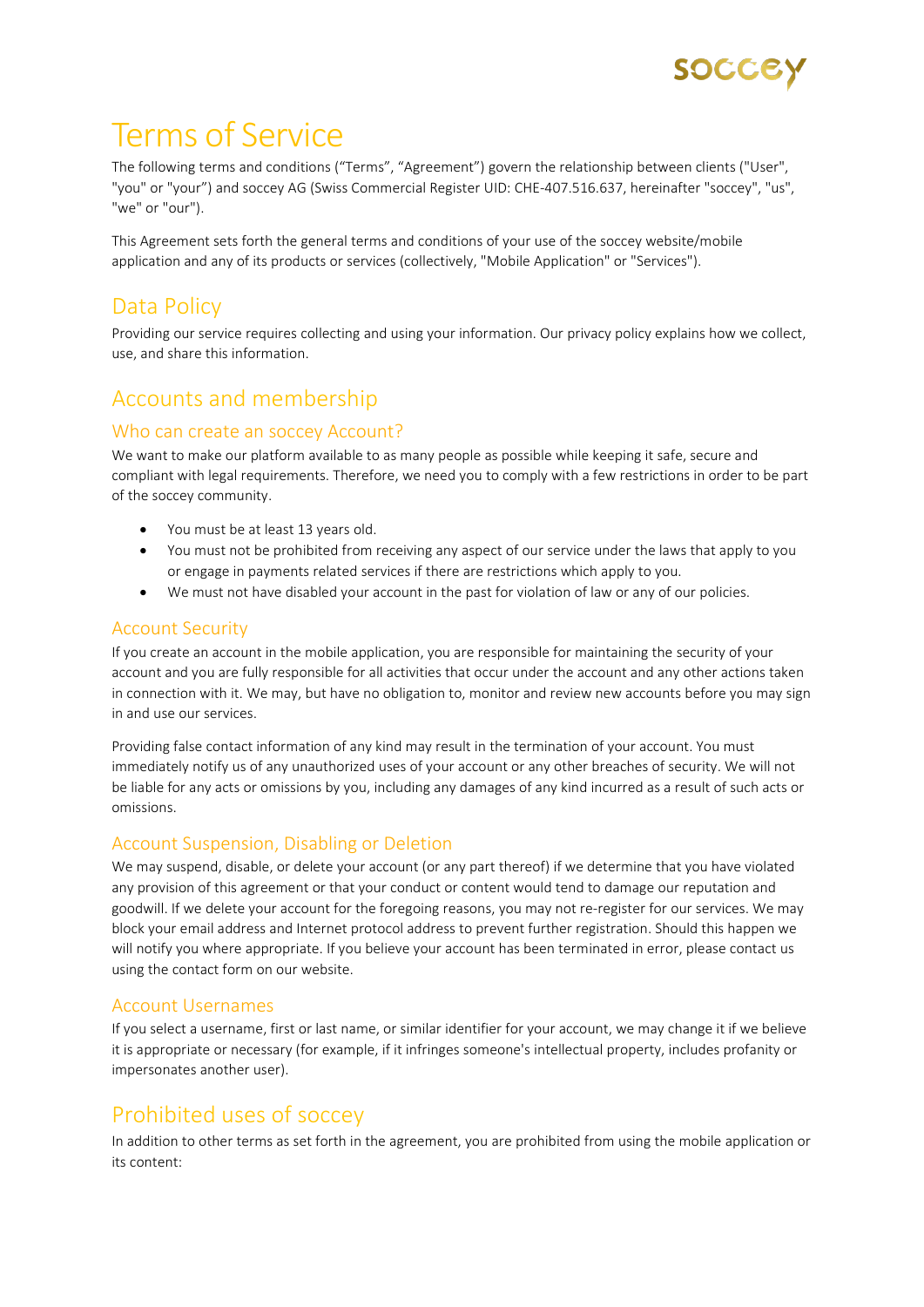

- a) for any unlawful purpose or to solicit others to perform or participate in any unlawful acts.
- b) to infringe upon or violate our intellectual property rights or the intellectual property rights of others
- c) to harass, abuse, insult, harm, defame, slander, disparage, intimidate, or discriminate based on gender, sexual orientation, religion, ethnicity, race, age, national origin, or disability;
- d) for any obscene or immoral purpose
- e) to submit false or misleading information
- f) to impersonate someone who you are not and to create an account for them.
- g) to buy, sell or transfer any aspects of your account (including your username) or to solicit, collect or use login credentials of other users.
- h) to act in ways which impair or interfere with the intended operation of the service.
- i) to upload or transmit viruses or any other type of malicious code that will or may be used in any way that will affect the functionality or operation of the Service or of any related mobile application or the Internet
- j) to collect or track the personal information of others.
- k) You cannot attempt to create accounts or access or collect information in unauthorized ways. This also includes the creation of accounts and collection of information in an automated way without our express, written permission.
- l) to spam, phish, pretext, spider, crawl, or scrape.
- m) to interfere with or circumvent the security features of the service or any related mobile application or the internet.
- n) to violate (or help or encourage others to violate) these terms or our policies.
- o) To post private or confidential information or anything that violates someone else's right, including intellectual property.
- p) To use a domain name or URL in your username without our prior, written consent.

We reserve the right to terminate your use of the service or any related mobile application for violating any of the prohibited uses.

#### User content

We do not claim ownership of any data, information or material ("content") that you submit in the mobile application in the course of using the service. You have sole responsibility for the accuracy, quality, integrity, legality, reliability, appropriateness, and intellectual property ownership or right to use of all submitted content.

By using the application and submitting content in any form, you grant us permission to host, access, copy, distribute, store, transmit, reformat, display, modify, publicly perform or display, translate and create derivative works of the content of your user account. To this end you hereby grant us a non-exclusive, royalty-free, transferable, sub-licensable worldwide license.

You can end this license anytime by deleting your content or account. However, content will continue to appear if you shared it with others and they have not deleted it or it may persist for a limited time period in backup copies.

We may, but have no obligation to, monitor and review content in the mobile application submitted or created using our services by you. In particular, we strive to review the information on your profile and to ensure that it is accurate to the best of our abilities. However, we can in no case be made liable for any inaccuracies or damages resulting from false information.

Without limiting any of those representations or warranties, we have the right, though not the obligation, to, in our own sole discretion, refuse or remove any content that, in our reasonable opinion, violates any of our policies or is in any way harmful, illegal or objectionable.

## Contract Negotiation

By using the contract negotiation functionality of soccey, you agree to the following terms: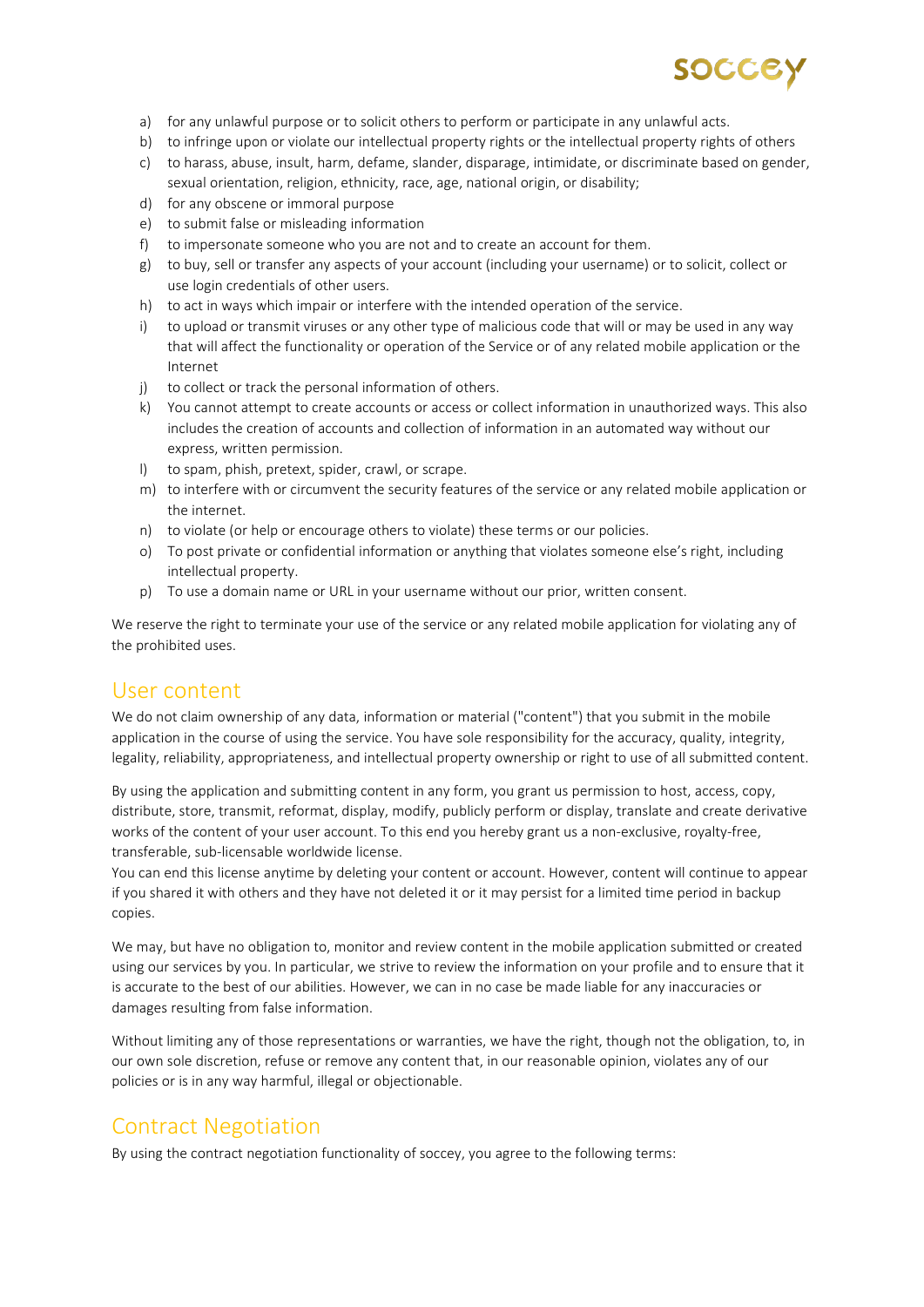

- soccey is not responsible for ensuring that the legal requirements for the contract are fulfilled.
- soccey is not involved as a party in the contract in any case. soccey only provides the platform for negotiation and generation of the contract.
- For any contract created on the soccey application, Swiss Law is exclusively applicable. If the parties explicitly name a different applicable law, this part of the contract is considered void and invalid. It does not matter if the contract was created outside of Switzerland or within Switzerland.

#### **Backups**

We perform regular backups of the content. However, these backups are for our own administrative purposes only and are in no way guaranteed. You are responsible for maintaining your own backups of your data. We do not provide any sort of compensation for lost or incomplete data in the event that backups do not function properly. We will do our best to ensure complete and accurate backups but assume no responsibility for this duty.

## Updates

You agree that we can download and install updates to the service on your device.

# Links to other mobile applications

Although this mobile application may link to other mobile applications, we are not, directly or indirectly, implying any approval, association, sponsorship, endorsement, or affiliation with any linked mobile application, unless specifically stated herein. We are not responsible for examining or evaluating, and we do not warrant the offerings of, any businesses or individuals or the content of their mobile applications. We do not assume any responsibility or liability for the actions, products, services, and content of any other third parties. You should carefully review the legal statements and other conditions of use of any mobile application which you access through a link from this mobile application. Your linking to any other off-site mobile applications is at your own risk.

# Intellectual property rights

This agreement does not transfer to you any intellectual property owned by soccey or third parties, and all rights, titles, and interests in and to such property will remain (as between the parties) solely with soccey. All trademarks, service marks, graphics and logos used in connection with our mobile application or services, are trademarks or registered trademarks of soccey or soccey licensors. Other trademarks, service marks, graphics and logos used in connection with our mobile application or services may be the trademarks of other third parties. Your use of our mobile application and services grants you no right or license to reproduce or otherwise use any soccey or third-party trademarks.

If you use content covered by intellectual property rights of soccey that we have made available in our service (for example, images, videos, designs or sounds we provide that you add to content you create or share), we retain all rights to our content (but not yours).

You can only use our intellectual property and trademarks as expressly permitted by our Brand Guidelines or with our prior written permission.

You must obtain written permission from us to modify, create derivative works of, decompile, or otherwise attempt to extract source code from us.

# Limitation of liability

soccey will use reasonable skill and care in providing our service and in keeping the environment safe, secure and error-free. However, we cannot guarantee that our service will always function without disruptions, delays or imperfections.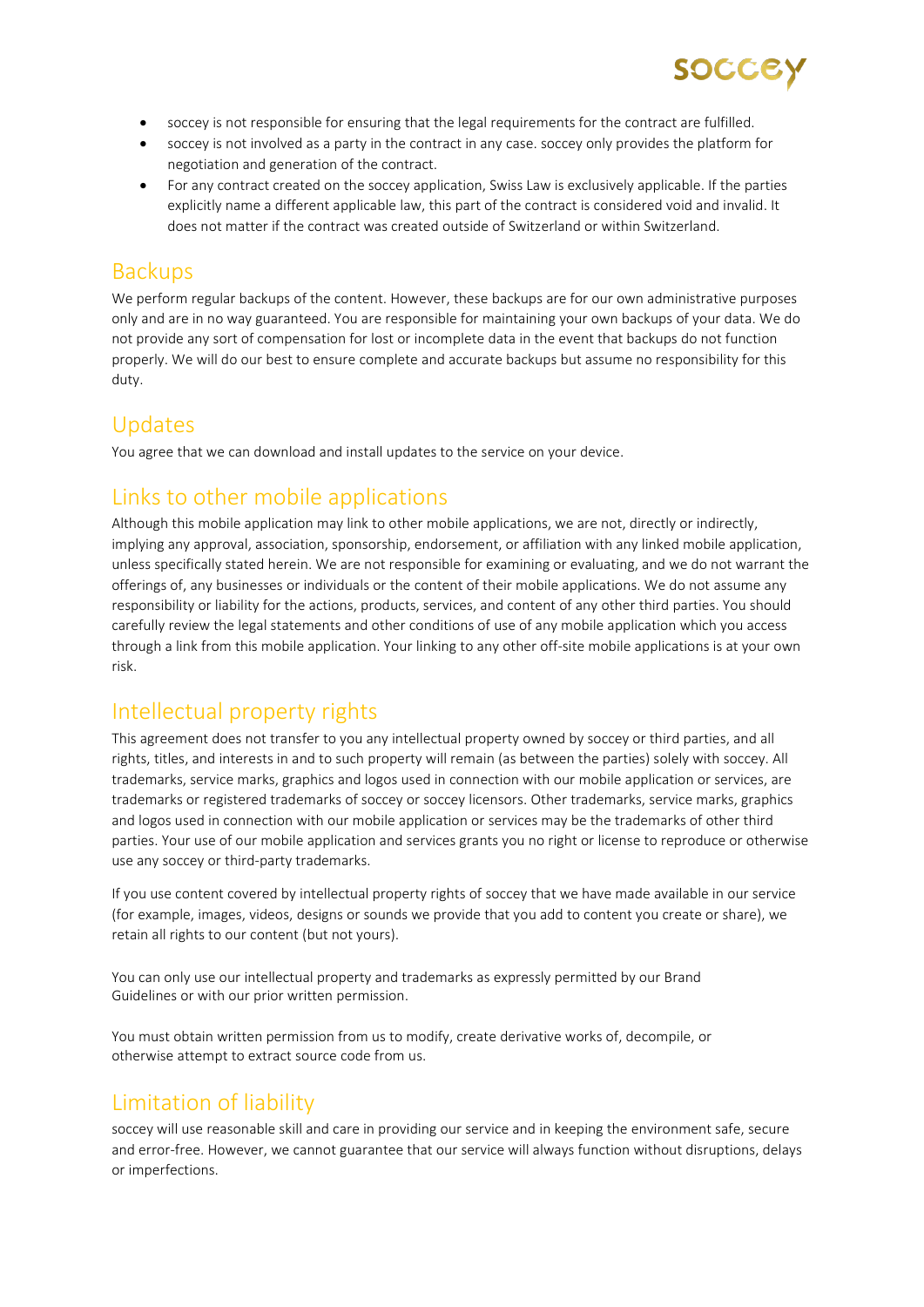To the fullest extent permitted by applicable law, will soccey, its affiliates, officers, directors, employees, agents, suppliers or licensors are not liable in any way to for

- a) any indirect, incidental, special, punitive, cover or consequential damages (including, without limitation, damages for lost profits, revenue, sales, goodwill, use of content, impact on business, business interruption, loss of anticipated savings, loss of business opportunity) however caused, under any theory of liability, including, without limitation, contract, warranty, breach of statutory duty, negligence or otherwise, even if soccey has been advised as to the possibility of such damages or could have foreseen such damages.
- b) The above does not exclude or limit our liability for any other things where the law does not permit us to do so.

## Rights under this Agreement

- This agreement does not give rights to any third parties which are not explicitly named.
- You cannot transfer your rights or obligations under this agreement without our written consent.
- Our rights and obligations can be assigned to others. For example, this could occur if our ownership changes (as in a merger, acquisition, or sale of assets) or by law.

#### **Severability**

All rights and restrictions contained in this agreement may be exercised and shall be applicable and binding only to the extent that they do not violate any applicable laws and are intended to be limited to the extent necessary so that they will not render this agreement illegal, invalid or unenforceable. If any provision or portion of any provision of this agreement shall be held to be illegal, invalid or unenforceable by a court of competent jurisdiction, it is the intention of the parties that the remaining provisions or portions thereof shall constitute their agreement with respect to the subject matter hereof, and all such remaining provisions or portions thereof shall remain in full force and effect.

## Dispute resolution

The formation, interpretation, and performance of this agreement and any disputes arising out of it shall be governed by the substantive and procedural laws of Switzerland without regard to its rules on conflicts or choice of law and, to the extent applicable, the laws of Switzerland. The exclusive jurisdiction and venue for actions related to the subject matter hereof shall be the state and federal courts located in Switzerland, and you hereby submit to the personal jurisdiction of such courts. You hereby waive any right to a jury trial in any proceeding arising out of or related to this Agreement.

# Changes and amendments

We reserve the right to modify this agreement or its policies relating to the mobile application or services at any time, effective upon posting of an updated version of this agreement in the mobile application. When we do, we will revise the updated date at the bottom of this page. Continued use of the mobile application after any such changes shall constitute your consent to such changes.

Any amendment or waiver to our agreement must be in writing and signed by us. If we fail to enforce any aspect of this agreement, it will not be a waiver.

## Acceptance of these terms

You acknowledge that you have read this agreement and agree to all its terms and conditions. By using the mobile application or its services you agree to be bound by this agreement. If you do not agree to abide by the terms of this agreement, you are not authorized to use or access the mobile application and its services.